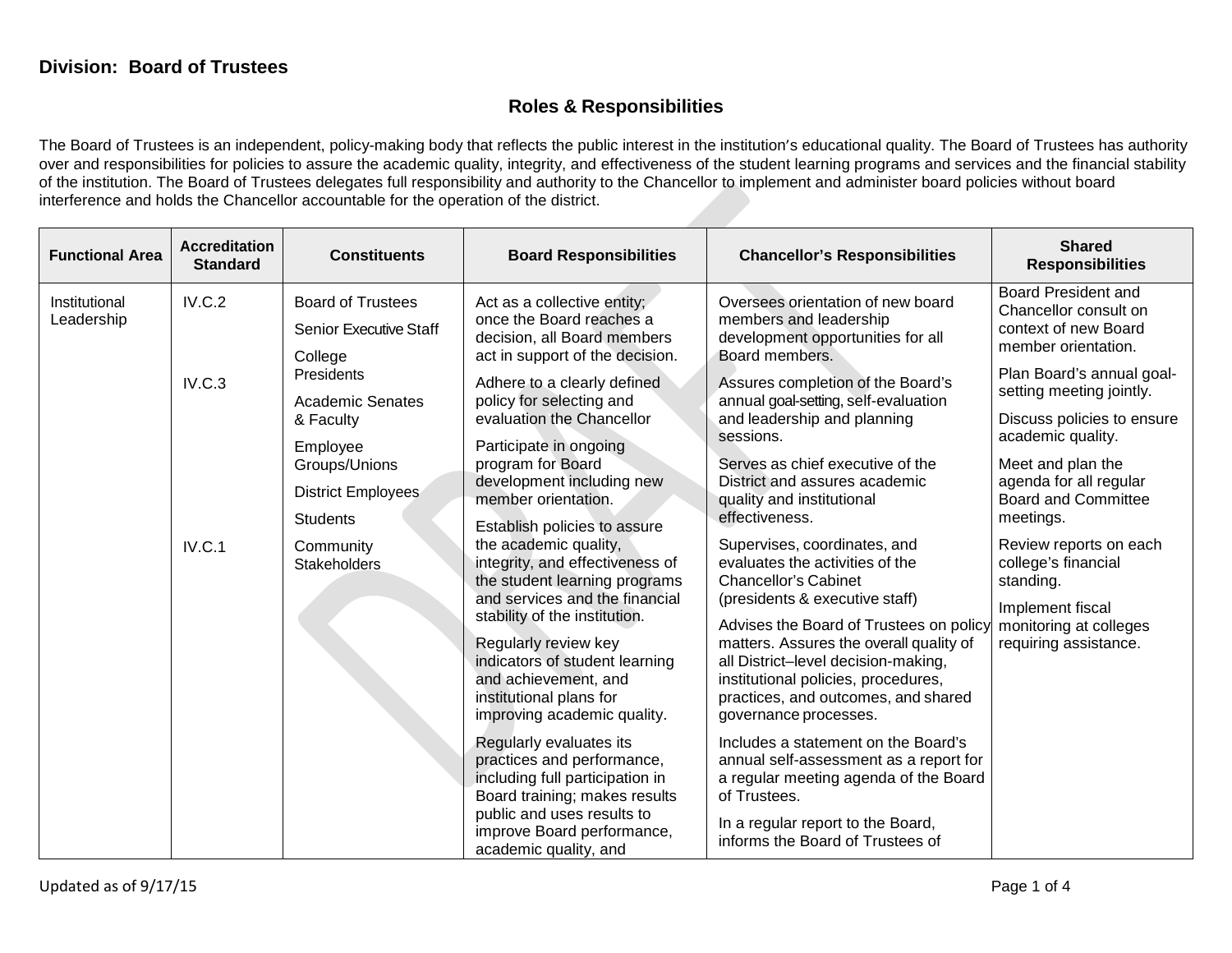## **Division: Board of Trustees**

| <b>Functional Area</b>                                    | <b>Accreditation</b><br><b>Standard</b> | <b>Constituents</b>                                                       | <b>Board Responsibilities</b>                                                                                                                                                                                                           | <b>Chancellor's Responsibilities</b>                                                                                                                                                                                    | <b>Shared</b><br><b>Responsibilities</b>                                                                                                                                                                |
|-----------------------------------------------------------|-----------------------------------------|---------------------------------------------------------------------------|-----------------------------------------------------------------------------------------------------------------------------------------------------------------------------------------------------------------------------------------|-------------------------------------------------------------------------------------------------------------------------------------------------------------------------------------------------------------------------|---------------------------------------------------------------------------------------------------------------------------------------------------------------------------------------------------------|
|                                                           | <b>IV.C.13</b>                          |                                                                           | institutional effectiveness.<br>Is informed about the<br>Eligibility Requirements, the<br>Accreditation Standards,<br>Commission policies,<br>accreditation processes, and<br>the colleges' accredited<br>status.                       | these items throughout the year.<br>Brings updates on the functional<br>maps to the Board of Trustees for<br>review and comment.                                                                                        |                                                                                                                                                                                                         |
|                                                           | <b>IV.C.13</b>                          |                                                                           | Supports through policy the<br>colleges' efforts to improve<br>and excel. The Board<br>participates in evaluation of<br>governing Board roles and<br>functions in the accreditation<br>process.                                         |                                                                                                                                                                                                                         |                                                                                                                                                                                                         |
| Advocacy                                                  | <b>IV.C.4</b>                           | <b>Board of Trustees</b><br>All District and<br>college<br>constituencies | Acts as an independent,<br>policy-making body that<br>reflects the public interest in<br>the institution's educational<br>quality.                                                                                                      | Represents the District and<br>District colleges to all local, state,<br>and national constituencies in<br>keeping with guidance from the<br>Board of Trustees.                                                         | Develop position<br>papers/points for discussion<br>with elected officials,<br>external agencies and<br>members of the public.                                                                          |
|                                                           | IV.C4                                   |                                                                           | Advocates for and defends<br>the institution and protects it<br>from undue influence or<br>political pressure.                                                                                                                          | Working with the Board of<br>Trustees, guides the<br>development of legislative<br>policy and advocacy positions<br>on behalf of the District and the<br>colleges.                                                      |                                                                                                                                                                                                         |
| <b>Financial Stability</b><br>and Resource<br>Development | IV. C. 1                                | Board of<br><b>Trustees</b><br>All District and college<br>constituencies | Exercises authority over, and<br>responsibility for, policies to<br>assure the academic quality,<br>integrity, and effectiveness of<br>the student learning programs<br>and services and the financial<br>stability of the institution. | Establishes long-range plans to<br>assure District and college fiscal<br>stability.<br>Assures that District resources are<br>allocated in response to the District's<br>mission and strategic goals and<br>priorities. | Receive and review<br>quarterly fiscal reports on<br>each college's and the<br>ESC's budget expenditures.<br>Monitor the District's fiscal<br>health by requesting and<br>reviewing fiscal projections. |
|                                                           |                                         |                                                                           |                                                                                                                                                                                                                                         | Identifies and pursues initiatives to<br>augment District and college                                                                                                                                                   |                                                                                                                                                                                                         |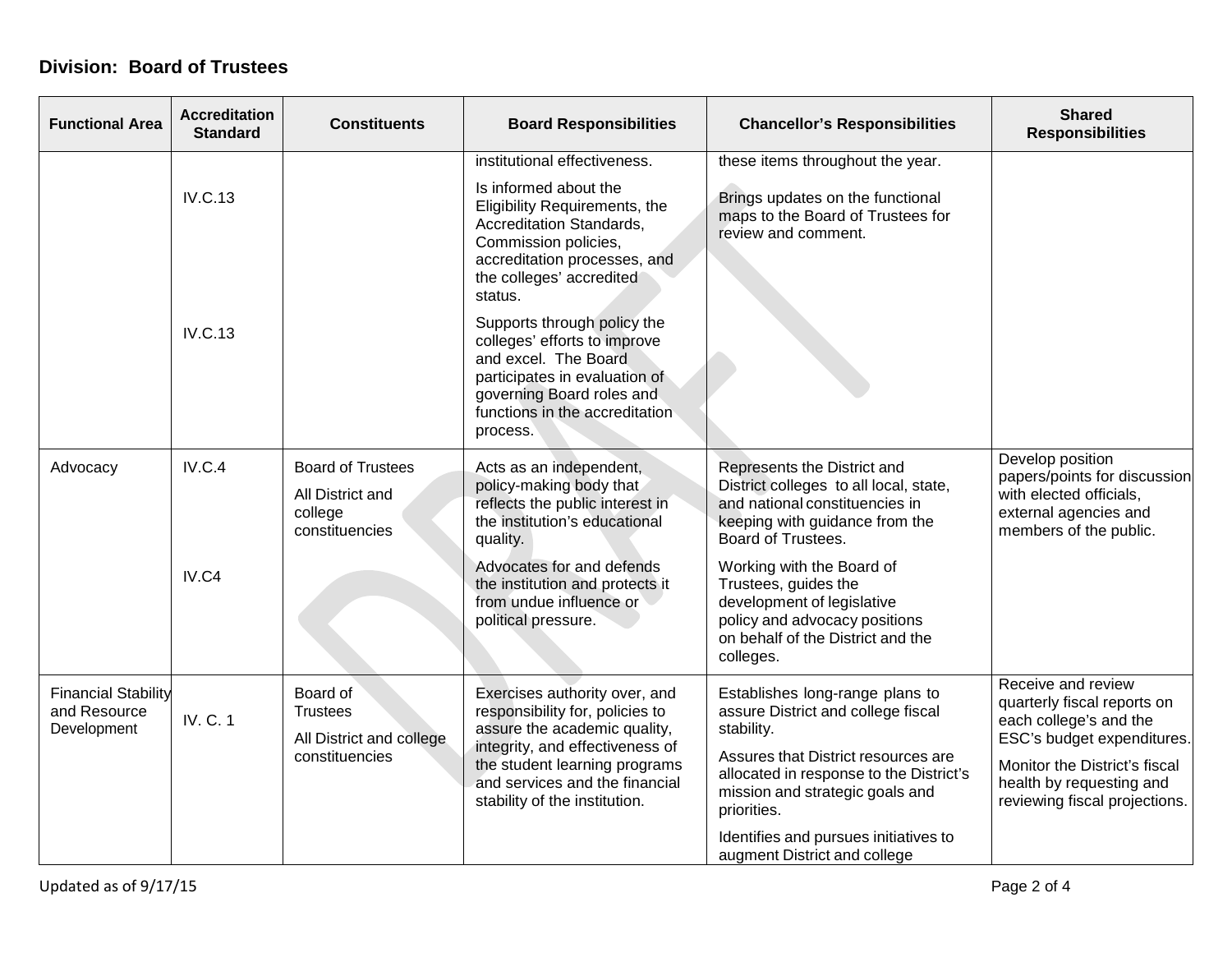## **Division: Board of Trustees**

| <b>Functional Area</b>     | <b>Accreditation</b><br><b>Standard</b> | <b>Constituents</b>                                                                                                                                                                                        | <b>Board Responsibilities</b>                                                                                                                                                                                                                                                                                                                                                     | <b>Chancellor's Responsibilities</b>                                                                                                                                                                                                                                                                                                                                                                                           | <b>Shared</b><br><b>Responsibilities</b>                                                                                                                                                                                                                                                                |
|----------------------------|-----------------------------------------|------------------------------------------------------------------------------------------------------------------------------------------------------------------------------------------------------------|-----------------------------------------------------------------------------------------------------------------------------------------------------------------------------------------------------------------------------------------------------------------------------------------------------------------------------------------------------------------------------------|--------------------------------------------------------------------------------------------------------------------------------------------------------------------------------------------------------------------------------------------------------------------------------------------------------------------------------------------------------------------------------------------------------------------------------|---------------------------------------------------------------------------------------------------------------------------------------------------------------------------------------------------------------------------------------------------------------------------------------------------------|
|                            |                                         |                                                                                                                                                                                                            |                                                                                                                                                                                                                                                                                                                                                                                   | resources and external partnerships.<br>Engages in District-level strategic and<br>long-range academic planning, fiscal<br>stewardship, facilities and capital outlay<br>planning and construction, general<br>obligation bond management and<br>enrollment management.<br>Provides budgetary accountability at<br>the District and college level. Designs<br>and implements District bond programs<br>to secure bond funding. |                                                                                                                                                                                                                                                                                                         |
| Policies and<br>Procedures | IV.C.5                                  | <b>Board of Trustees</b><br><b>Senior Staff</b><br>College<br>Presidents                                                                                                                                   | Establish policies consistent<br>with the district mission to<br>ensure the quality, integrity<br>and improvement of student<br>learning programs and                                                                                                                                                                                                                             | Advises the Board in the<br>development of Board policies and<br>Board Rules.<br>Establishes and maintains District-                                                                                                                                                                                                                                                                                                           | Discuss and develop long-<br>range fiscal accountability<br>and investment policies.<br>Review District's progress<br>on strategic plan goals.                                                                                                                                                          |
|                            | IV.C.6                                  | Academic<br>Senates, Faculty<br>Unions<br>All stakeholders                                                                                                                                                 | services and the resources<br>necessary to support them.<br><b>Establish Board Rules</b><br>specifying the Board's size,<br>duties, responsibilities,<br>structure, and operating<br>procedures.<br>Act in a manner consistent<br>with Board policies and rules;<br>regularly assesses both for<br>effectiveness in fulfilling the<br>District's mission; revise as<br>necessary. | wide administrative policies<br>through Chancellor's Directives<br>and Administrative Regulations.<br>Provides for the regular review of<br>all directives and administrative<br>policies.<br>Work with the Board president to<br>ensure Board members'<br>understanding of Board Rules<br>through regular and Special<br>meetings of the Board.<br>Provides leadership in the<br>development of the District mission          | Prepare Board Rule<br>changes as Notice items for<br>broad discussion prior to<br>adoption.<br>Meet and review<br>educational and facilities<br>master plans for alignment.<br>Meet jointly to discuss<br>Board's self-assessment.<br>Periodically discuss<br>Chancellor's progress on<br>annual goals. |
|                            | IV.C.7                                  |                                                                                                                                                                                                            |                                                                                                                                                                                                                                                                                                                                                                                   |                                                                                                                                                                                                                                                                                                                                                                                                                                |                                                                                                                                                                                                                                                                                                         |
|                            | <b>IV.C.11</b>                          | Uphold and adhere to a code<br>of ethics and conflict of<br>interest policy within a clearly<br>defined policy for dealing with<br>behavior that violates its code<br>and implements it when<br>necessary. | and strategic and facilities plans to<br>support the educational<br>environment and experiences of<br>faculty, staff and students.<br>Serves as liaison between the<br>colleges and the Board of Trustees.                                                                                                                                                                        |                                                                                                                                                                                                                                                                                                                                                                                                                                |                                                                                                                                                                                                                                                                                                         |